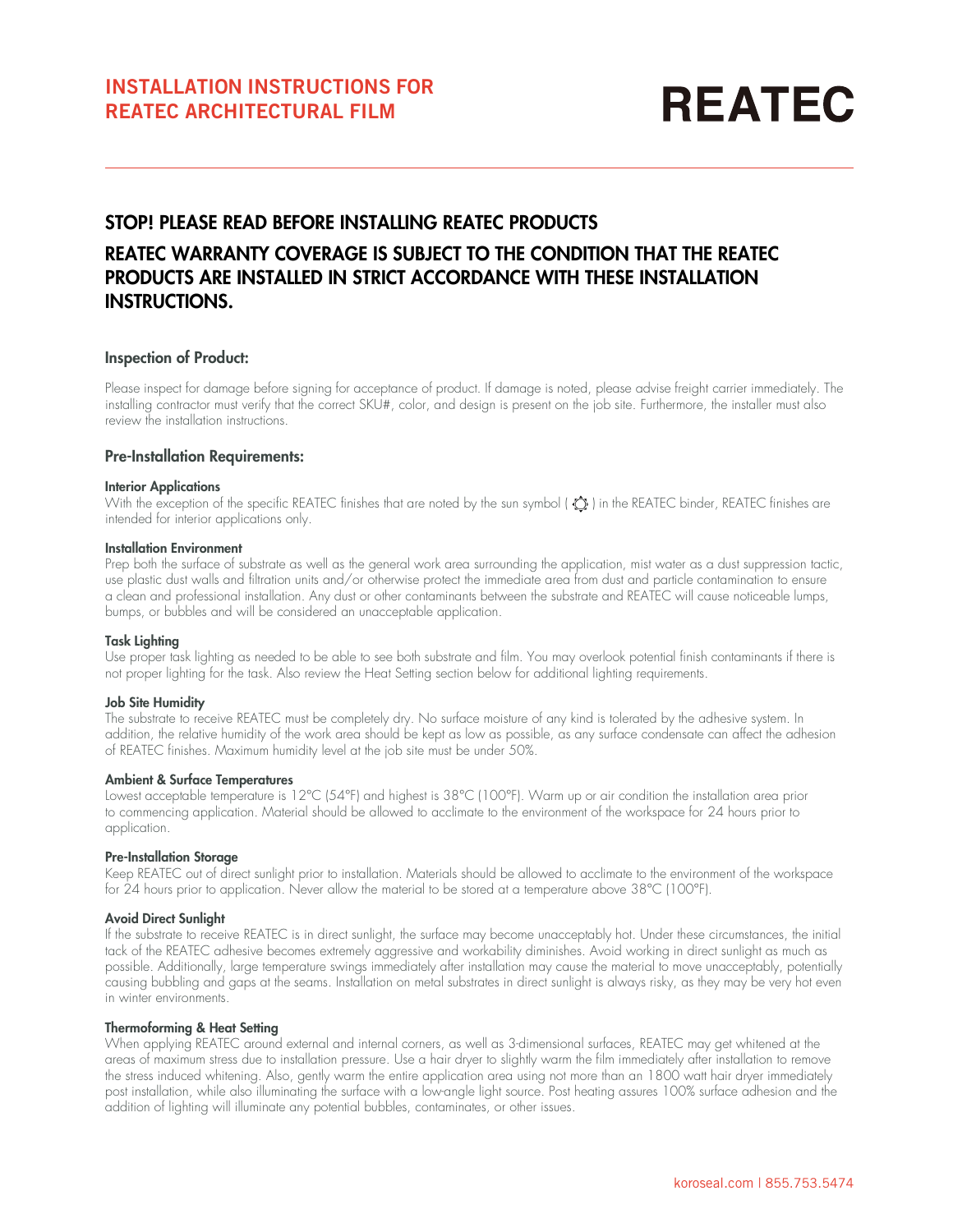# **REATEC**

# Unique Air-Through Adhesive System

The REATEC adhesive system contains a system of channels that enable faster and easier installation by facilitating the removal of potentially trapped air. This system is not intended to be a substitute for proper application and squeegee techniques.

## Use caution during layout and cutting

Make sure that your working surfaces (cutting table, surrounding floor, etc) is completely clean and dust free to avoid contamination.

### Handling pre-cut segments

Stand pre-cut segments on end after rolling and taping the cut end to prevent them from unrolling while you are working. Never allow rolls to rub against each other or let the product drag across the floor and/or allow it to lay on floor directly as it could become scratched or otherwise damaged.

### Release liner separation while on the worktable

When you make a material pull from a roll and lay it flat on a worktable, the tension from being wound around the core may cause the liner to buckle or pucker from the film itself. If required, you may release this tension while the film is on the worktable by pulling the liner back past the area of stress and then re-laying it onto the film. Be sure that your work area is clean before attempting this, as it is easy to contaminate the adhesive performing this task.

# Surface Preparation Guidelines:

# Smooth Substrate

Prep substrate immediately before applying REATEC. The substrate should be hard, smooth, dry, and clean from dirt, dust, and other contaminants that might interfere with the adhesive system.

## Dry Substrate

We recommend that the surface to receive REATEC be at or below 8% moisture. In essence, entirely dry.

# Sealer, Compound & Primers

A substrate primer should be used in any application where the substrate cannot be made entirely non-porous. State Volatile Organic Compound (VOC) regulations may prohibit the use of some primers in certain situation. Please check with your individual State environmental authorities to determine whether the use of specific primers you are going to use is restricted or prohibited.

### Corner Protection

Use protective tape or padding at exposed corners during installation to prevent accidental dings and nicks.

### Substrate Selection

The color of the substrate may affect the overall tone of the final REATEC application. Avoid application of REATEC to substrates that are very different in overall tone, such as dark woods on a white substrate. Consider this tone shift during substrate selection.

### Adhesive Tape

Do not leave any adhesive tape on the surface of REATEC for an extended period. The tape may delaminate and leave the adhesive behind, causing potential damage to the REATEC surface to remove.

# Oily Surfaces

Surfaces that may potentially contain oils or waxy contaminates, such as veneers and finished plywood, must be prepped in such a manner as to entirely remove those oily/waxy contaminates. Only apply REATEC if the surface is completely devoid of oil or other substances on the veneer surface that could affect the overall ability of the adhesive system to form a good bond.

### Substrate Joints

Joints and contact points of HPL, melamine, MDF etc, must be finished in a manner so as to leave no trace of the earlier joint. Incomplete joint preparation will cause installation issues or failure. Also be sure that the method or product used in joint preparation is appropriate for the substrate. Failure to use the proper joint compound or filler for applicable substrates will result in the potential for the compound to delaminate under the pressure of the installation itself.

# Proper Substrates

Substrates must be smooth, hard, and non-porous. We do not support REATEC application directly over gypsum board. Do not apply REATEC on brass, copper, or lead surfaces. Do not apply REATEC on solid woods or laminated wood surfaces unless they can be sealed with a permanent sealer. Delamination, bubbling, or other adhesive failure may occur after installation if the surface is not a correct material or properly prepped.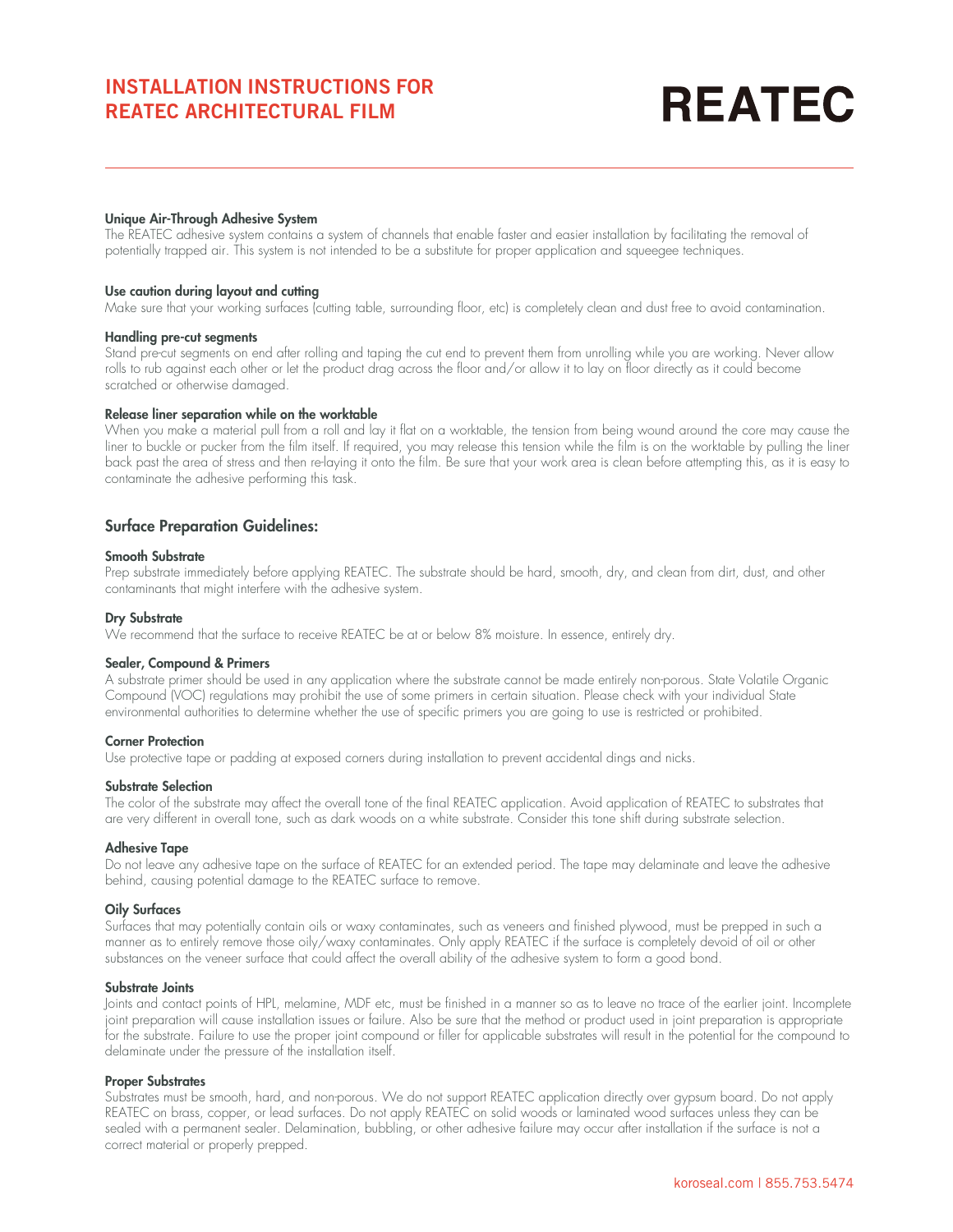# **REATEC**

# Installation on Glass

When applying a REATEC finish to glass, prep the glass by spraying with a mild detergent solution, scrape the surface with a specific, glass cleaning razor blade and rinse again with the detergent. Use a window cleaning squeegee to dry the window entirely before applying film. Applications to glass may have a shorter lifespan due to ultraviolet absorption. Also, the application of REATEC to double-panel, insulated glass units may potentially break the glass if the finish is absorptive and exposed to direct sunlight. Contact your distributor for further information prior to the application of REATEC in these situations.

# Installation:

Possible temperature for installation is 54°F (12°C)~ 38°C (100°F), but ideal temperature for installation: 68°F ~77°F (20°C~ 25°C). Lowest acceptable temperature 54°F (12°C). Do not exceed surface temperature for installation 85°F (29°C).

# Tools

- Olfa Knife w/blades
- Underlay Cutter w/blades\*
- Utility knife w/blades
- Squeegee (included) w/microfiber squeegee pad\*
- 60" Metal Straight Edge
- Heat Gun/Hairdryer
- Tape Measure
- Sharpie Marker
- Hand Tool as Per Project
- Plastic Trash Bags
- Shop Vac
- Work light
- Required Ladder
- $4' \times 8'$  Melamine Table
- **Sawhorses**

\*Available in stock from Koroseal

# Supplies

- Blue Painters Tape
- Paper Towels
- Denatured Alcohol
- 3M Adhesive Promotor/Primer 94
- Filler (Bondo, Wood Filler, etc.) As Per Project
- Nitrile Gloves
- Paper Towels
- 150 Grit Sandpaper / Sanding Sponge
- Soapy Water (1oz Dish Soap to 32 oz water in spray bottle)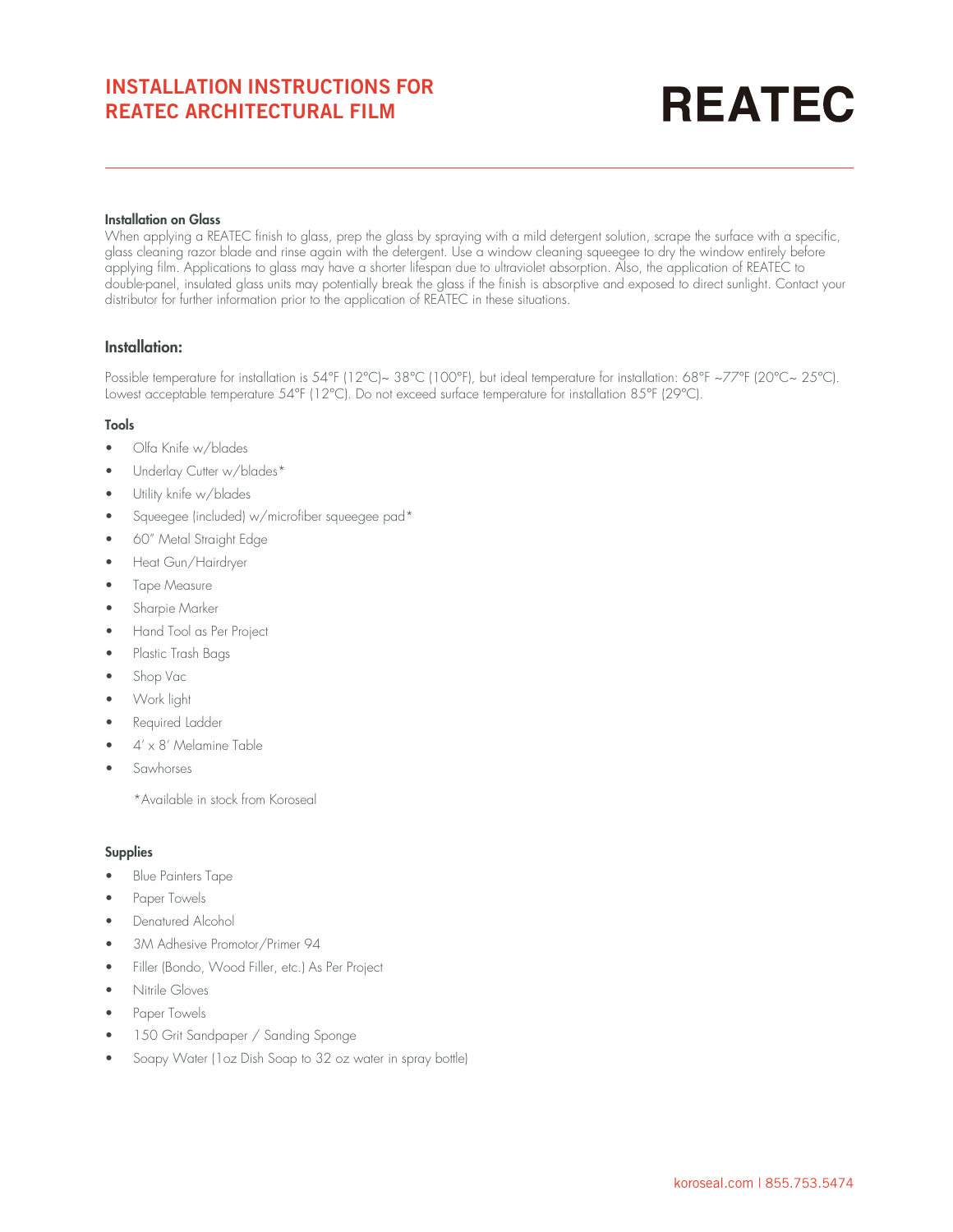# **REATEC**

# Safety (As Required/Desired)

- N95 Ventilator Face Mask
- **Eye Protection**
- Fresh Air Circulation
- Caution Tape

# Surface Preparation

- Make an installation plan. Determine where seams will be, grain/texture direction, material waste etc.
- In an inconspicuous area, verify cleaning and priming will not damage substrate.
- Verify installation surface is in acceptable condition.
- If required, clean entire surface with light spray of soapy water solution. (1oz dish soap to 32 oz water in spray bottle)
- Survey surface for any defects/obtrusions.
- Address defects/obtrusions to smooth surface using filler if necessary.
- Completely lightly sand (150 grit) to lightly etch.
- Clean surface of dust with soapy water solution and dry with microfiber towels.
- Using denatured alcohol, wipe down entire surface paying attention to edges.
- Apply 3M Primer 94 to edges. 1" over top and bottom to enhance wrapping.
- Let primer dry to touch. (15 minutes)
- The goal is to apply the film as soon as possible to freshly prepared surface. The longer it takes the more chance to get dust/particulate contamination.

# **Application**

- Cut material out of box adding 1 inch to the edges to be wrapped.
- Back roll the cut sized material loosely.
- Tape the roll to secure.
- Using Underlay Cutter tool create an approximately 1" cut strip in the backing approximately 6-8" from the edge. Recommended using the narrowest run.
- Remove the 1" liner strip. Position the roll on the substrate and measure equally to get a square and level application. This is more important on grains and running line patterns.
- Tack down the strip. Verify positioning. The material can be pulled up again and repositioned if required.
- Fold back the 8" leading edge and remove the liner. Slowly squeegee the edge from the 1 "cut line UP to the top edge of the material using about a 30-degree angle. Moving edge to edge.
- With the material still rolled up start the removal of the liner. Slowly unroll the material while simultaneously removing the backing paper. Squeegee as you go working with 8 to 10 inches progression. You can pull up the material if needed to fix trapped air or remove particles that may be trapped behind the product.
- After the material is applied use your finger to work the edge of the material into a 45-degree attachment to the edge. When arriving at the corners put a 45-degree cut at the corners to relieve the tension and finish the edges. Do the same to the lower edge or trim off the inside edge. Wrapping is best to ensure edges are not susceptible to peeling if impacted during normal use.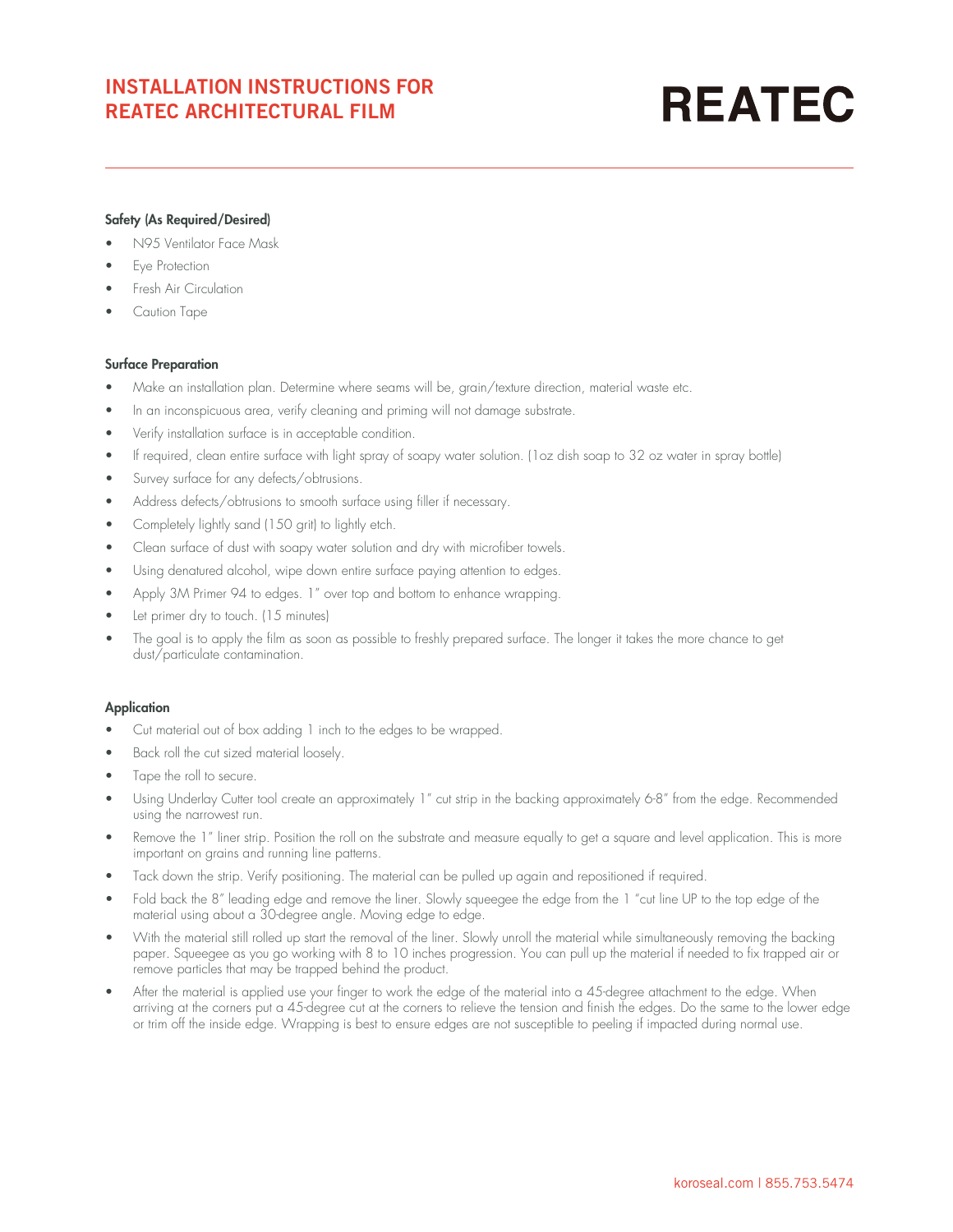# **REATEC**

# Finish

- Visually inspect surfaces. Any trapped air can be removed using a pin to create a hole and push out the trapped air Optionally with a heat gun or hair dryer heat up the edges and work them into place. The adhesive reacts to heat and the product becomes pliable. Be careful not to overheat as the material as it may become deformed and require removal.
- Never leave the release liner from REATEC lying on the floor after application. The paper is siliconized and extremely slippery, creating a significant potential slipping hazard.
- If you need to store left over materials, roll them up tightly, by hand, on a leftover tube core and then tape the rolled-up material firmly to itself. Make sure that the material is snug on the core, because any slack may cause the release liner to buckle or come off. Place the remaining material in a sealed plastic bag to protect it from moisture. The remaining product should be stored below 38°C (100°F), avoiding direct sunlight and high humidity. Use the remaining product within 1 year of purchase.
- Small repairs can be made if necessary in an inconspicuous location.
- To remove tougher stains, use a non-abrasive scouring pad with the detergent solution. Scrub firmly and repeat as needed, being careful not to dull the finish of the REATEC. Wipe with a damp cloth and then finish with a fresh, dry cloth.

# These are the general product application steps. An experienced installer's techniques may vary.

## Issues with butted seams

A small gap may occur after creating a butt seam (double cut) if the technique is not properly performed. Also, this gap may be highly visible if the film color is very different from the substrate. It is recommended that the substrate color be specified as a similar color to that of the film. Apply at least 2 coats of primer to areas to be seamed. When you perform double cut seams, be very careful not to cut through the film/liner layers and into the substrate as it may cause lumps, irregular seams and/or gaps.

## Issues with overlapped seams

When performing an overlapped seam, apply primer to the base film ONLY on the area where overlapping film will cover the base film and allow it to cure prior to performing overlap. Use tape or other masking devices to prevent any primer from being exposed on the base film layer, as it cannot be removed.

# Internal/external corners and 3D surfaces

Always apply the primer to the substrates for corners and dimensional surfaces in order to promote proper adhesion. Many films will discolor, change metallic sheen or distort grain if stretched excessively. Always test any film being used on any textured or 3-dimensional surface prior to starting work.

# **Exterior Applications**

On exterior applications, do not apply films to unsealed wood, Silicate Calcium panels, Slate Board, Ceramics or any porous substrates. Applying to these substrates may result in lifting, bubbling, and other film failures. For exterior vertical plane application, water may penetrate where the film edges touch other materials or if moisture behind the substrate can permeate. This can cause the film adhesive to release. Use a waterproof sealant around all edges or choose a substrate that is a water resistant material, like metal, clad aluminum panels, or plastic, etc. When performing on overlapped seams, sand and apply primer to the base film only on the area where overlapping film will cover the base film and allow to cure prior to performing overlap.

# Special Installation Guidelines:

# REATEC DRY ERASE Projectable Whiteboard Film

The basic installation guidance is same as regular REATEC but there are a few minor exceptions.

# Ambient & Surface Temperatures

For successful REATEC DRY ERASE applications, the work site ambient temperature should be between 20°C - 25°C (68°F - 77°F) and should never be below 12°C (54°F). Do not apply REATEC if the work site temperature is above 38°C (100°F). If the temperature requirements cannot be met, postpone your installation until the proper environmental conditions can be met.

# Substrate Surface, Writability, Erasability, and Projectability

For best results, REATEC DRY ERASE should only be applied to surfaces that are perfectly smooth, like glass, metals, plastics, or melamine. Prep the substrate immediately before applying REATEC as allowing the prepped surface to sit "open" for any time will allow for contaminate buildup. The substrate should be dry, smooth and clean from dirt, dust, and other contaminants. The finish quality of the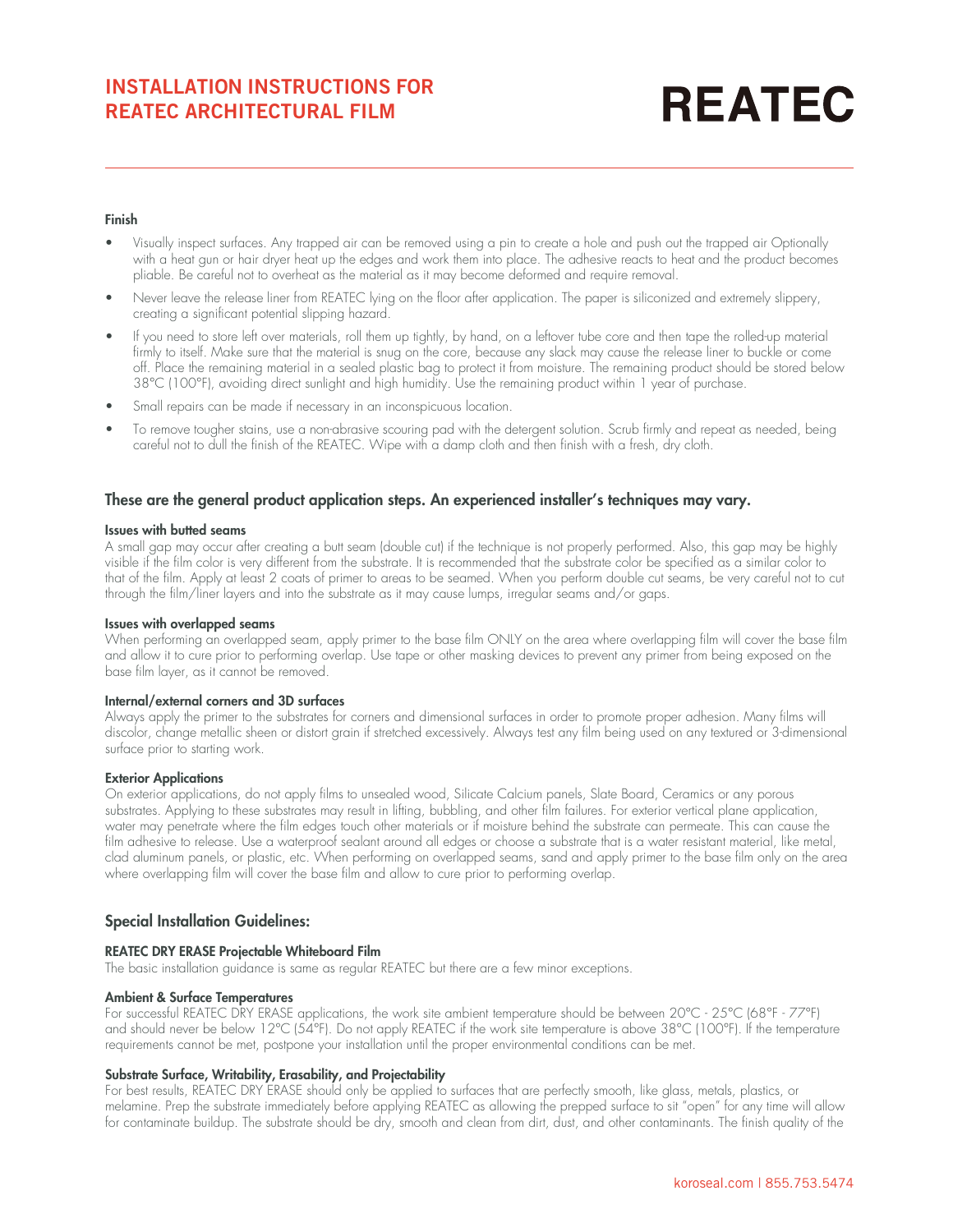# **REATEC**

substrate is critical, as the reflection of a projector lamp will highlight any imperfection.

### Additional Notes on Gypsum Applications

In the case of a gypsum board application there are significant additional requirements to assure the proper finish of the product. For this reason, it is not recommended as a typical REATEC DRY ERASE substrate. The surface should be finished to a Level 5 finish and receive two coats of a primer containing 100% Acrylic Solids prior to the beginning of installation, with the surface to be sanded smooth after each coat, NO EXCEPTIONS. The surface areas to receive REATEC DRY ERASE must be masked to prevent the primer from contacting areas where the REATEC DRY ERASE will not be applied.

#### Seams

Joining two adjacent panels of REATEC DRY ERASE require the use of a butt type seam, executed using a double cut technique. This technique must be properly executed, including leaving release liner on the back most sheet of REATEC DRY ERASE. If the technique is not properly performed, a gap may form after installation. In the unusual case where you need to use overlapped seams, you must sand and apply primer to the area of the surface where the overlap will occur. This step cannot be left out, because the surface of REATEC DRY ERASE is a specially laminated layer that typical adhesives won't adhere to. Also, be aware that the raised surface and unevenness of this area will affect writability, erasability, and projectability. Overlapped seams are always highly visible.

### Application on 3-Dimensional Surfaces

REATEC DRY ERASE cannot be thermally formed so application to 3-dimensional surfaces is prohibited.

### Production Lot

While REATEC DRY ERASE is manufactured under the strictest of quality controls, the top coating that makes the film erasable may be slightly different on each production run. Please use a single production lot if your installation will require seams.

### REATEC WEATHER RESISTANCE / REATEC DOORSKYN

#### Installation Environment

Any dust or other contaminants between the substrate and REATEC will cause noticeable lumps, bumps, or bubbles and will be considered an unacceptable application.

#### Task Lighting

Use proper task lighting as needed to be able to see both substrate and film. You may overlook potential finish contaminants if there is not proper lighting for the task.

## **Static Electricity**

When the air is exceedingly dry and static electricity is easily generated, spray water on the floor.

### Ambient & Surface Temperature

For successful a REATEC application, the work site temperature should be between 20°C (68°F) and 25°C (77°F) and should never be below 12°C (54°F). Do not apply REATEC if the work site temperature is above 38°C (100°F). Product should be stored immediately upon receipt, between 12°C (54°F) and 38°C (100°F), avoiding direct sunlight and high humidity. Large temperature swings during and after installation may cause the material to move unacceptably, potentially causing bubbling and gaps at the seams.

#### Low Temperature

Lowest acceptable temperature is 12°C (54°F). If the work site temperature is below 12°C (54°F), postpone your installation and warm up the installation area prior to commencing application.

### High Temperature

If the substrate to receive REATEC is in direct sunlight, the surface may become unacceptably hot. Under these circumstances, the initial tack of the REATEC adhesive becomes extremely aggressive and workability diminished. Avoid working in direct sunlight as much as possible. Installation on metal substrates in direct sunlight is always risky, as they may be very hot even in winter environments.

#### Thermoforming & Heat Setting

When applying REATEC around external and internal corners, as well as 3-dimensional surfaces, REATEC may get whitened at the areas of maximum stress due to installation pressure. Use a hair dryer to slightly warm the film immediately after installation to remove stress induced whitening.